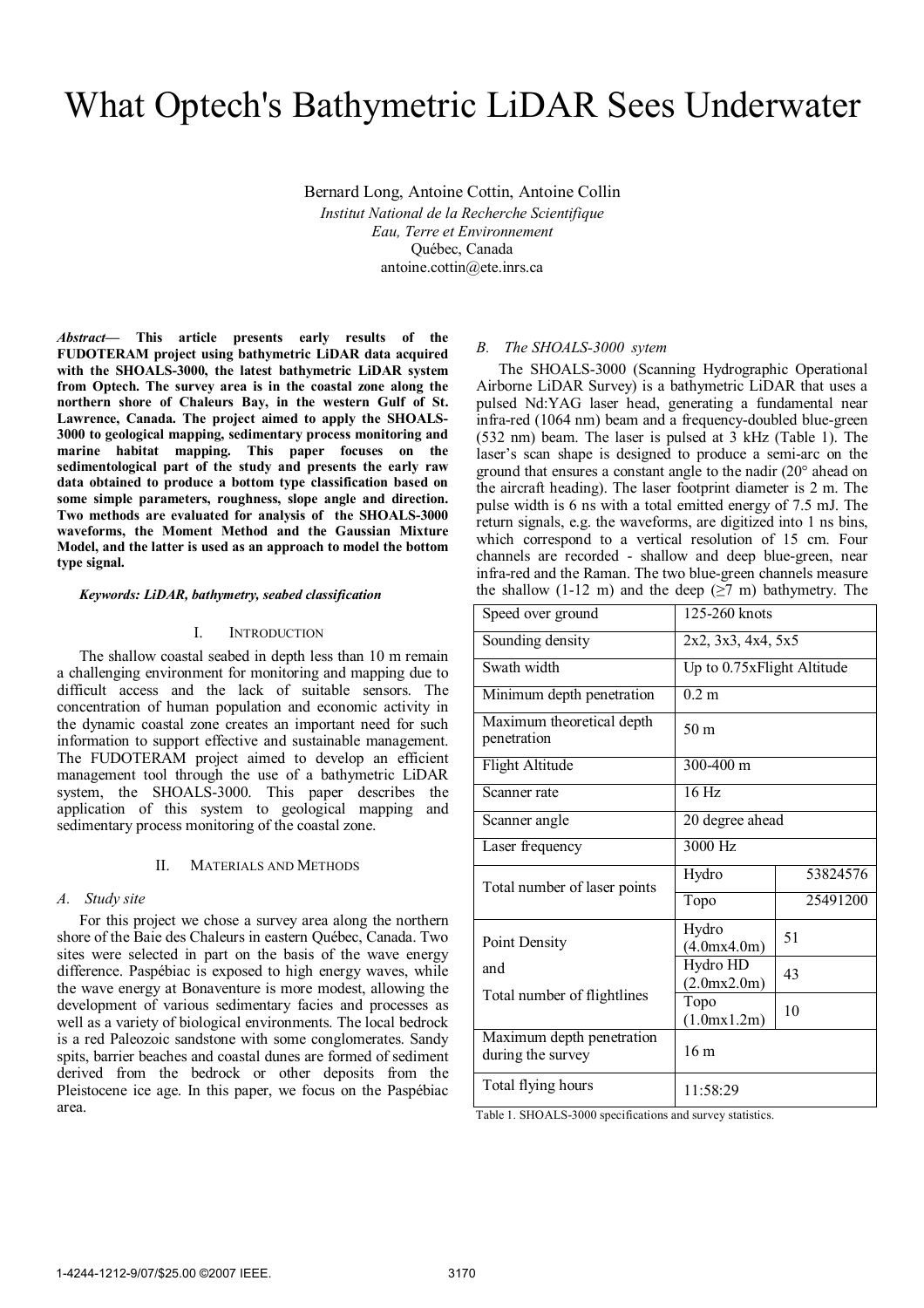infra-red channel is used to locate the water surface and as an indicator of ground type (land or water) for auto-switch between hydrographic and topographic mode. The Raman channel is use to locate the surface, mainly in case of lambertian reflection from a very flat sea surface. For each pulse, this system records the elevation data through analysis of the pulse waveform.

Although the SHOALS-3000 system is devoted to depth measurement, the recorded data contain much more than the elevation information. The backscatter waveform expresses the backscatter from the water surface, water column (function of its optical properties), seaweed (function of height and density) and sea floor (the return signal intensity is a function of the absorption of the signal by the substrate).

The airborne campaign took place from the 1st to the 4th of July 2006 and totaled 12 hours of flight (Fig. 1), yielding 104 flightlines representing almost  $8.10<sup>7</sup>$  laser shots using three different point density modes: 2 m x 2 m, 4 m x 4 m and 1.2 m x 1 m. The maximum depth penetration of the SHOALS-3000 in the study area was 16.7 m over sandy zones and 8 m over seaweed.

# *C. Data Sample*

Three sample zones were selected on the basis of homogeneous sediment and reflectance values. The area dimensions were 100 m x 100 m, allowing for about 800 laser shots each. The first area lay in a depth of  $3.8 \pm 0.5$  m and its mean reflectance was  $3.0 \pm 0.1$  %. This site had a mix of mainly coarse to fine sand with some medium to large pebbles, limited bedrock outcrop, and few patches of seaweed. The second zone lay in a depth of  $5.0 \pm 0.01$  m and its mean reflectance was  $1.1 \pm 0.08$  %. This had a mix of coarse sand with small to medium pebble, some bedrock outcrop and a area of dense seaweed. The third area lay in a depth of  $8.1 \pm 0.9$  m and its mean reflectance was  $4.2 \pm 0.5$  %. This area was mainly composed of fine to medium sand with no seaweed.

#### *D. Moment Method*

To extract information from the waveforms, we applied a statistical approach, also used in sedimentology, based on the moment theory. First, we established a threshold level defined by the slope breaks of the two main peaks. This value represents about 35 % of the whole waveform. We transformed the relative frequency pulse waveform to a cumulative frequency curve and calculated the various moments of the Gaussian distribution - mean (M), standard deviation (STD), skewness (S) and kurtosis (K) parameters for the three major populations, i.e. the water surface, the water column and bottom hits. We also extracted from the curve the specific weight of each major population (i.e. contribution, in percent, of each population in the total signal).

#### *E. Gaussian Mixture Model*

The waveform is interpreted as a mixture of Gaussian curves. The Gaussian represents the water surface, the water column and the seafloor. The Gaussian Mixture Model is applied to the waveform to study the position and the shape of

the bottom peak (Fig. 1). The amplitude and the kurtosis of the bottom peak are a function of the bottom material, the presence and density of seaweed and the quality of the water column. Our approach used the Expectation-Maximization (EM) algorithm which is widely used to unmix a Gaussian mixture distribution. The EM algorithm needs, as an initial parameter, the number of populations that compose the mixture. As this number is not known, the algorithm tries with an increasing number of populations (5 to 10). For each attempt, the Gaussian mean that is the closest to the depth is retrieved and defined as the bottom peak signal. Then the bottom peak signal is subtracted from the bottom peak of the waveform. The lowest difference of all the combinations will be the final result. This method is applied over homogeneous seabed areas to study the correlation between the seafloor sediment type and the Gaussian parameters. The parameters used are the standard deviation (SIG) and density (P) (i.e. contribution, in percent, of each Gaussian in the distribution).

#### *F. Roughness*

This parameter is a first approach for bottom classification. It is based only on elevation data. The roughness is obtained by rasterizing the elevation point cloud. The roughness is the standard deviation of elevation for all the points that lie within a pixel. The raster resolution (1 pixel =  $10 \text{ m} \times 10 \text{ m}$  square) gives an average of 8 laser shots per pixel. Indurated sediment (e.g. bedrock, large pebbles, blocks) gives strong roughness (R) values whereas soft sediment (e.g. coarse to fine sand) returns lower values.

## *G. Slope Angle and Direction*

The X, Y, and Z values of the Lidar points within each pixel are input into a multiple linear regression algorithm, which in Interactive Data Language (IDL) is called REGRESS. The output of this algorithm is two values, the slope in the X direction and the slope in the Y direction (i.e. the gradient). The overall slope is the pythagorean sum of these two values, which is then converted to degrees. The aspect is calculated as the inverse tangent of the two values and converted to degrees.



Figure 1. Example of the Gaussian Mixture Model applied to waveforms of the shallow blue-green channel. Here a set of 10 populations is attempted. The  $7<sup>th</sup>$  population correspond to the bottom peak.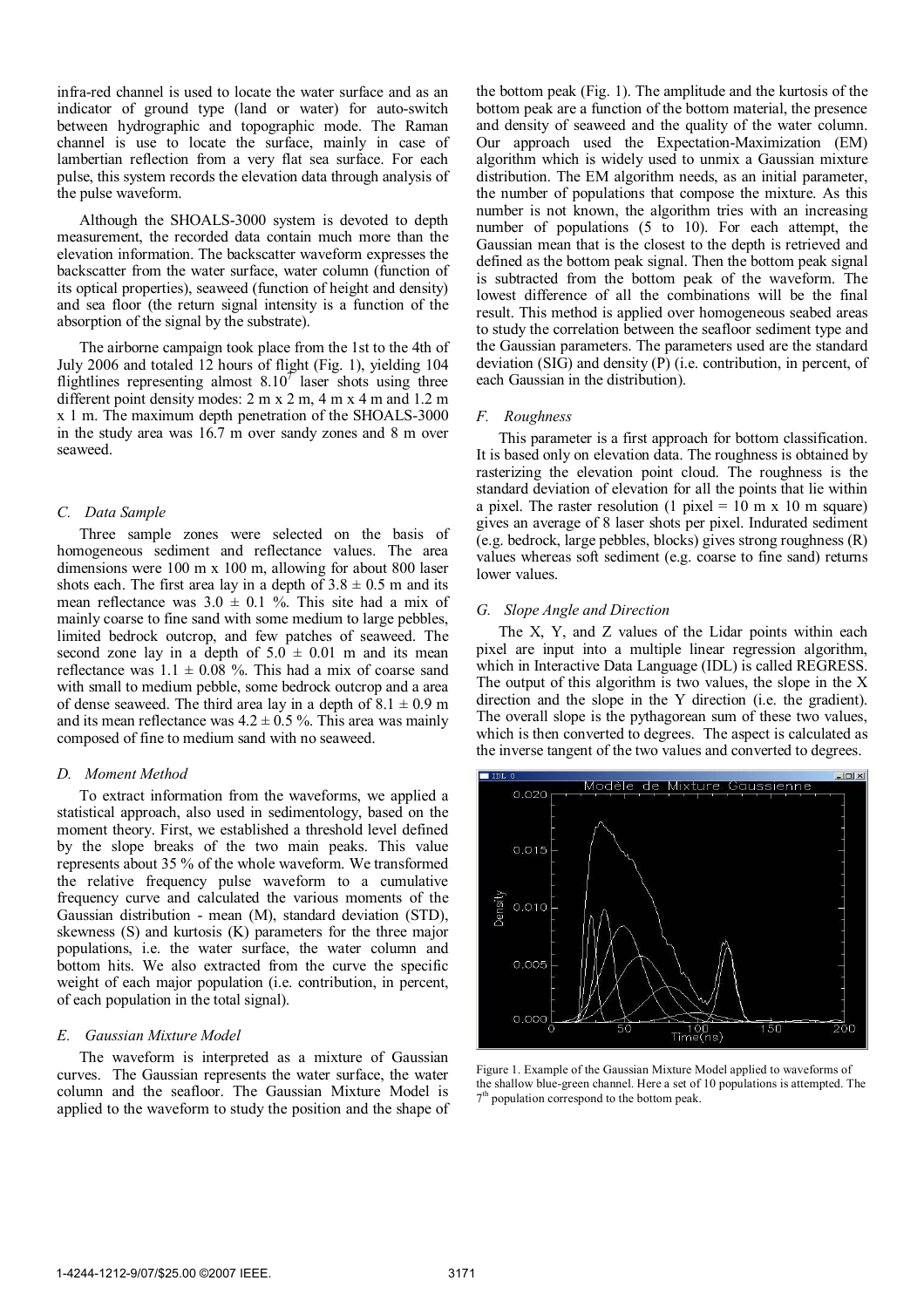

Figure 2. A raster representing the seabed roughness over the Paspébiac shoreface area. Areas in red are mainly composed of fine to medium sand without seaweed. Areas in green represent a mix of mainly coarse to fine sand with some medium to large pebbles, few bedrock outcrops and little seaweed growth. The blue-white area is a mix of coarse sand with small to medium pebbles and some exposed bedrock with dense seaweed growth.

Roughness and slope parameters were calculated using LiDAR Tools with ENVI, a free Open-Source package available on internet. The author of this package is David Streutker from Boise Center Aerospace Lab of the Idaho State University.

## III. RESULTS AND DISCUSSION

#### *A. Moment Method*

The first area had STD=0.86 ns indicating a moderately sorted bottom material of fine to medium sand with a kurtosis of K=0.14. In the second area, the value of STD=1.12 ns indicated a poorly sorted bottom with K=1.03. The third area had STD=0.76 ns indicating a moderately sorted bottom of medium to fine sand.

In the cumulative frequency curve, the weight of the water column increased with the depth (18.3% at 3.8 m, 22.6% at 5.0 m, 34.6% at 8.1 m). In contrast, the bottom percentage decreased with depth as a result of the water column attenuation effect (26.9% at 3.8 m, 12.9% and 5.0 m, 10.8% at 8.1 m). The weight also reflects specific bottom signature such as the presence of seaweed. In the first area, two populations are represented at 26.9% and 13.4%. Reflecting the density of seaweed growth, the second percentage represents the proportion of the laser signal that penetrates the vegetation and reaches the real bottom. In the second area, three significant populations exist: 12.9%, 15.7% and 9.8%. This is due to the existence of two seaweed populations of different heights. The real bottom hit is represented by the last percentage value.

The third area presents only one significant bottom percentage at 10.8%, indicating a seabed sediment facies with no seaweed. A similar approach has been developed over a sand dune field to calculate the variation of the density along the dune profile.

## *B. Gaussian Mixture Model*

Three subsets of the first area have been defined. These correspond to different mixture of sand and pebble. One subarea has small sand dunes. The first sub-area composed of very-fine to fine sand has a SIG of 5.20 with P of 0.08. The second sub-area, composed of coarse sand, has a SIG of 7.22 with a P at 0.33. The third sub-area, is composed with fine sand and has a small sand dune field. Its SIG is 8.49 with a P of 0.58. This approach shows that each sediment type has a specific SIG. The P value sheds light on some bottom type and sediment processes. Over the fine sandy area, where the water current creates turbidity, the P value of the bottom represents only 0.08% of the whole signal, revealing a masking by the turbid plume. With coarser sand, the P value represents about a third of the signal, reflecting a relatively clear water column (less turbidity due to larger grain size) and also a flat seafloor. Where sand dunes exist, P is higher at 0.58. This reflects the multiple returns due to the bottom morphology.

The second area has a SIG of 6.76 with a P of 0.16. The results are quite comparable in the third area with a SIG of 6.88 and a P of 0.26. It might be difficult to classify the bottom type here if only the SIG values were available, but the P value is a good indicator of seaweed. The low P value over the second area is the result of masking by dense Laminaria field that is present in the area. The seaweed masks the real bottom. The third area is mainly composed of fine to medium sand, a grain size that under certain hydrodynamic conditions can produce turbid water. In the present study, a severe thunderstorm the day before the survey produced heavy turbidity in the area.

More work is needed to follow up on the Gaussian Mixture Model, to overcome certain limitations. All the Gaussians are symmetric around their mean values. Therefore a skewness coefficient is not available. Or the waveform's bottom peaks are not symmetric and a skewness coefficient can be estimated.